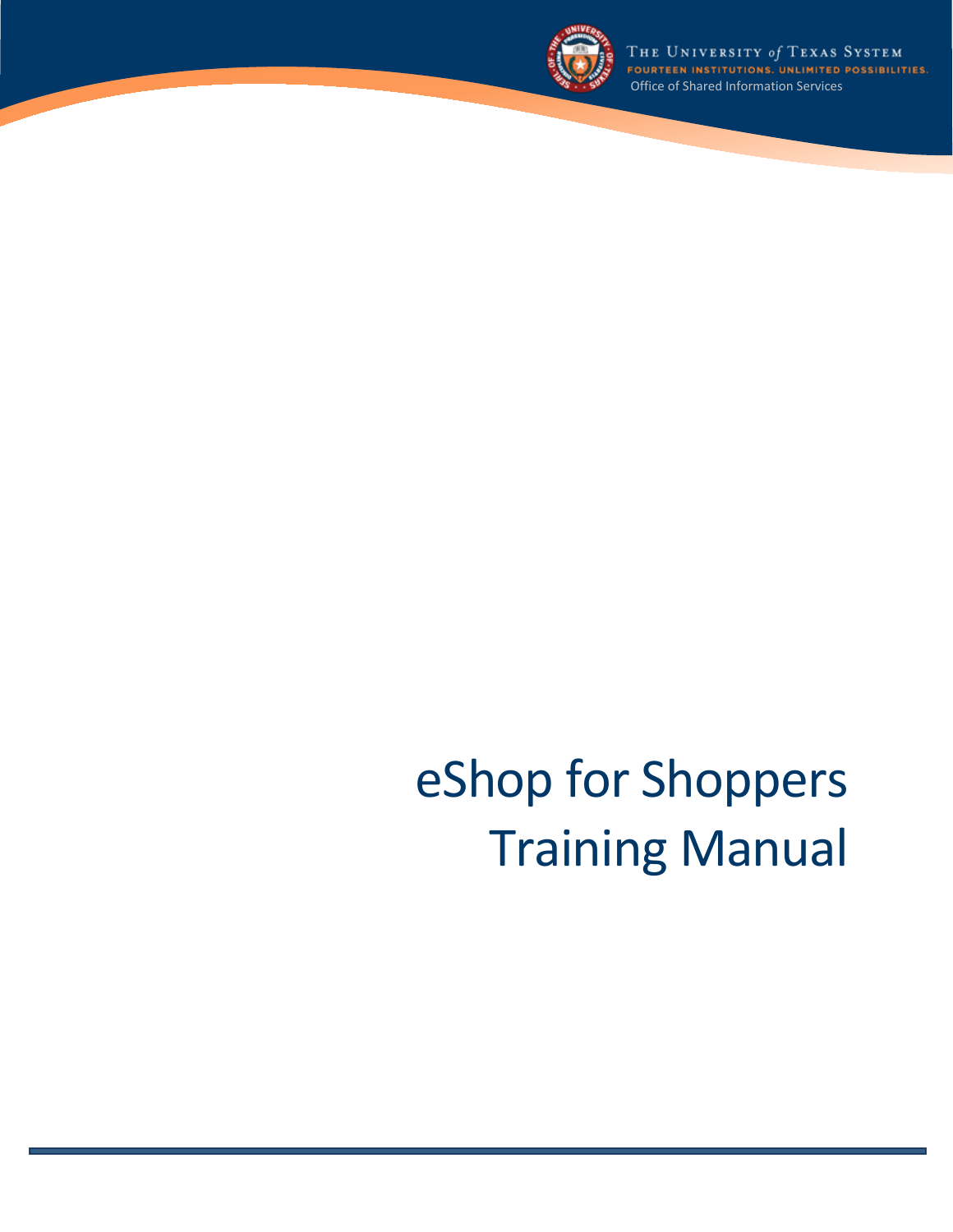## Table of Contents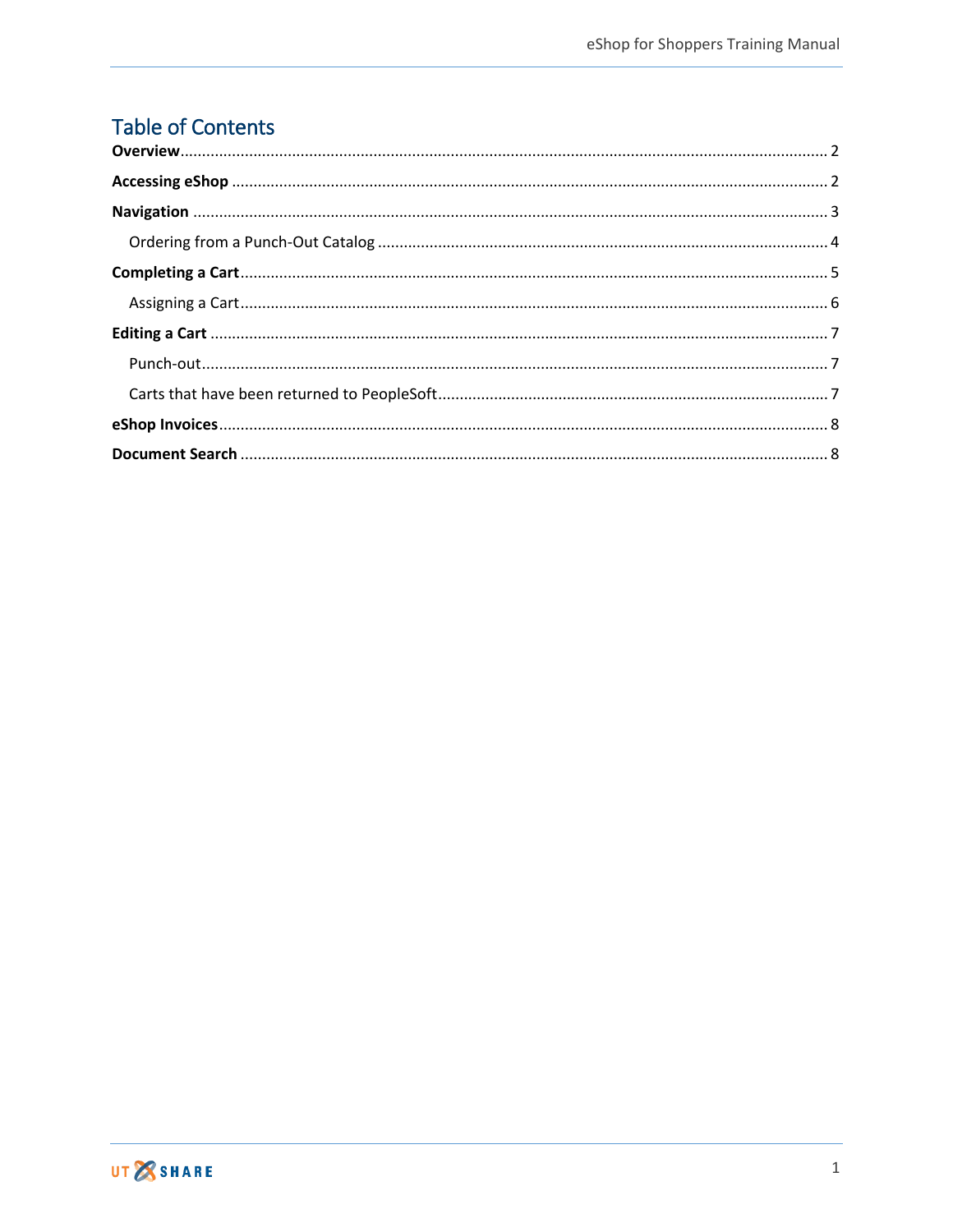## <span id="page-2-0"></span>**Overview**

eShop is a role-based shopping tool that allows shoppers to take advantage of pre-negotiated contracts from well-known suppliers. Shoppers are able to search and shop the site for goods, knowing these have been pre-approved for the University. A Shopper is anyone on campus that does not have access to 'Create a Requisition' in PeopleSoft.

## <span id="page-2-1"></span>Accessing eShop

- 1. Navigate to your eShop URL [https://solutions.sciquest.com/apps/Router/SAMLAuth/UTSystemSD.](https://solutions.sciquest.com/apps/Router/SAMLAuth/UTSystemSD)
- 2. Enter Network ID and Password
- 3. Click Login

| $\leftarrow$ $\rightarrow$<br>CΔ | ■ https://idp.utsystem.edu/idp/profile/SAML2/POST/SSO?execution=e5s1                                                                                       | ♥ ☆                                                                                                                                    |
|----------------------------------|------------------------------------------------------------------------------------------------------------------------------------------------------------|----------------------------------------------------------------------------------------------------------------------------------------|
|                                  |                                                                                                                                                            | THE UNIVERSITY of TEXAS SYSTEM<br>FOURTEEN INSTITUTIONS, UNLIMITED POSSIBILITIES.                                                      |
|                                  | <b>SNAC Username</b>                                                                                                                                       | You are accessing The University of Texas System                                                                                       |
|                                  | sueshopper                                                                                                                                                 | <b>Administration network.</b>                                                                                                         |
| <b>Password</b>                  |                                                                                                                                                            | • Unauthorized use is prohibited.<br>• Usage may be subject to testing and monitoring.                                                 |
|                                  |                                                                                                                                                            | • Abuse is subject to criminal prosecution.<br>• No expectation of privacy except as otherwise provided by<br>applicable privacy laws. |
|                                  |                                                                                                                                                            | Learn more online security from the platform of your choice.                                                                           |
|                                  | Login                                                                                                                                                      |                                                                                                                                        |
|                                  | Enter your UT System Administration SNAC and password. If<br>you need assistance, please call the Help Desk at<br>512-499-4357 or email help@utsystem.edu. |                                                                                                                                        |

4. Begin creating a shopping cart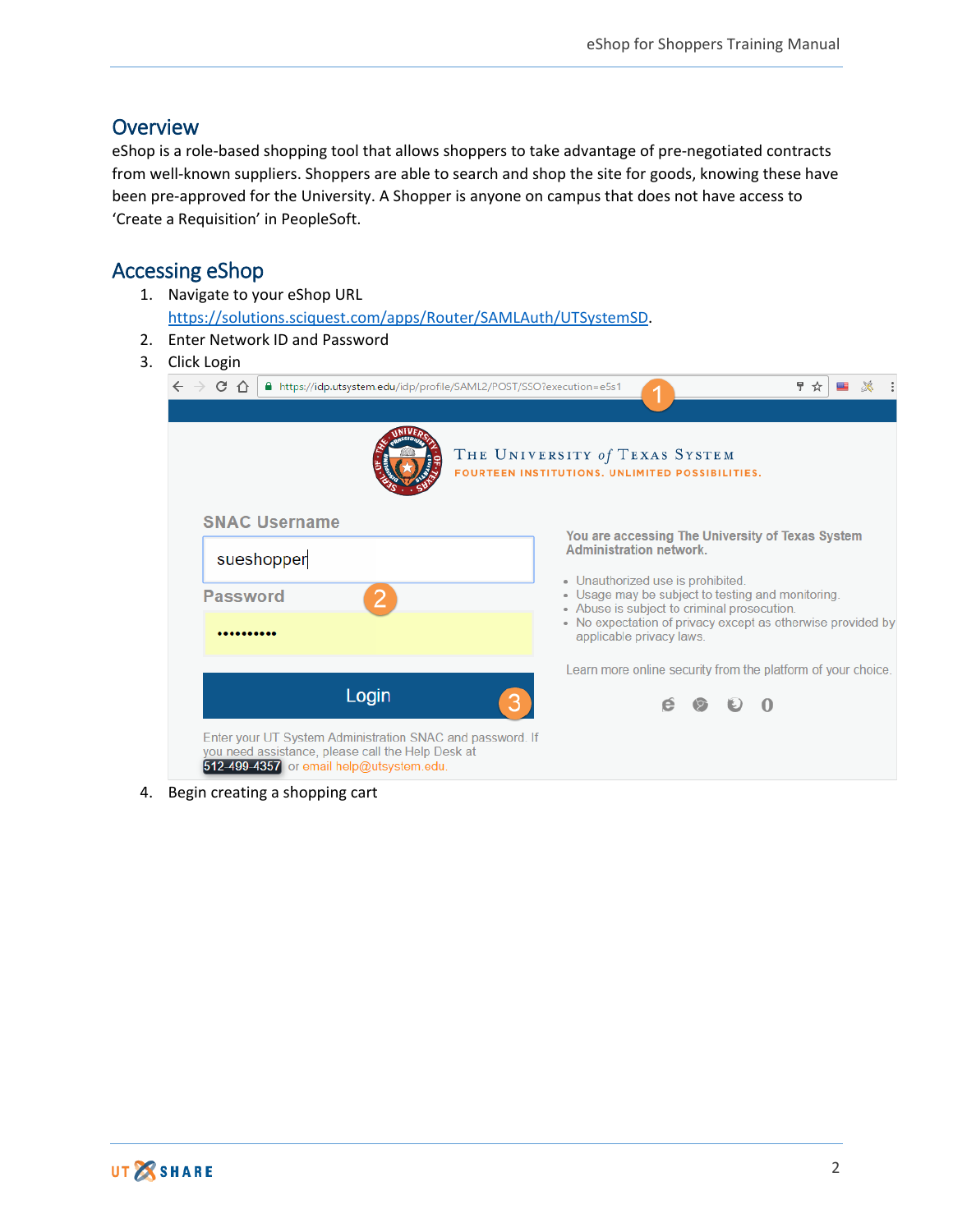## <span id="page-3-0"></span>Navigation

There are three main areas of eShop:

- 1. The Main Workspace The main workspace is where one can manage the active eShop feature. It will always display breadcrumbs that show the navigation path to the page the user is accessing.
- 2. The Side Navigation Menu Most areas of eShop can be accessed from the side navigation menu. When a user rolls over the main menu icons, slide-out sub-menus display. In general, menus are grouped by related tasks. For example, shopping tasks are grouped in the **Shop** menu.
- 3. The Top Banner The top banner contains access points to the user profile, bookmarks, assigned actions items and available notifications. In addition, users can access a quick view of their active shopping cart and perform a quick search of the site.

<span id="page-3-1"></span>

| ñ        | Home                      | THE UNIVERSITY of TEXAS SYSTEM                                   |                                                                                           | Shopper Sue v                                 | 102,475.00 USD Search (Alt+Q)<br>▲<br>★ 1* | $\alpha$ |
|----------|---------------------------|------------------------------------------------------------------|-------------------------------------------------------------------------------------------|-----------------------------------------------|--------------------------------------------|----------|
| Ħ        | Shop                      | <b>WE Shop &gt; Shopping &gt; Shopping Home ▽ &gt; Home/Shop</b> |                                                                                           |                                               |                                            |          |
| ۰        | <b>Documents</b>          | <b>Advanced Search</b>                                           | Everything<br>۰                                                                           |                                               | simple search                              |          |
| 咨        | <b>Contracts</b>          | <b>Find Results That Have:</b>                                   |                                                                                           |                                               |                                            |          |
|          |                           | All of These Words                                               |                                                                                           | Supplier                                      |                                            |          |
| h.       | <b>Reporting</b>          | Part Number (SKU)                                                |                                                                                           | Manufacturer Name                             |                                            |          |
|          |                           |                                                                  |                                                                                           |                                               |                                            |          |
|          |                           | <b>Other Options</b>                                             |                                                                                           |                                               |                                            |          |
|          |                           | <b>Exact Phrase</b>                                              |                                                                                           | Exclude Words                                 |                                            |          |
|          |                           | Any of These Words                                               |                                                                                           |                                               |                                            |          |
|          |                           |                                                                  | Search                                                                                    |                                               | Hide Advanced Search on search results     |          |
|          |                           |                                                                  | Go to: simple search   favorites   quick order Browse: suppliers   categories   contracts |                                               |                                            |          |
|          |                           |                                                                  |                                                                                           |                                               |                                            |          |
|          |                           |                                                                  |                                                                                           | <b>My Resources</b>                           |                                            |          |
|          |                           |                                                                  |                                                                                           | eshop@utsystem.edu   Phone: +1 (555) 555-5551 |                                            |          |
| $\infty$ | Menu Search<br>$(A)$ t+M) |                                                                  |                                                                                           |                                               |                                            |          |
|          |                           |                                                                  |                                                                                           |                                               |                                            |          |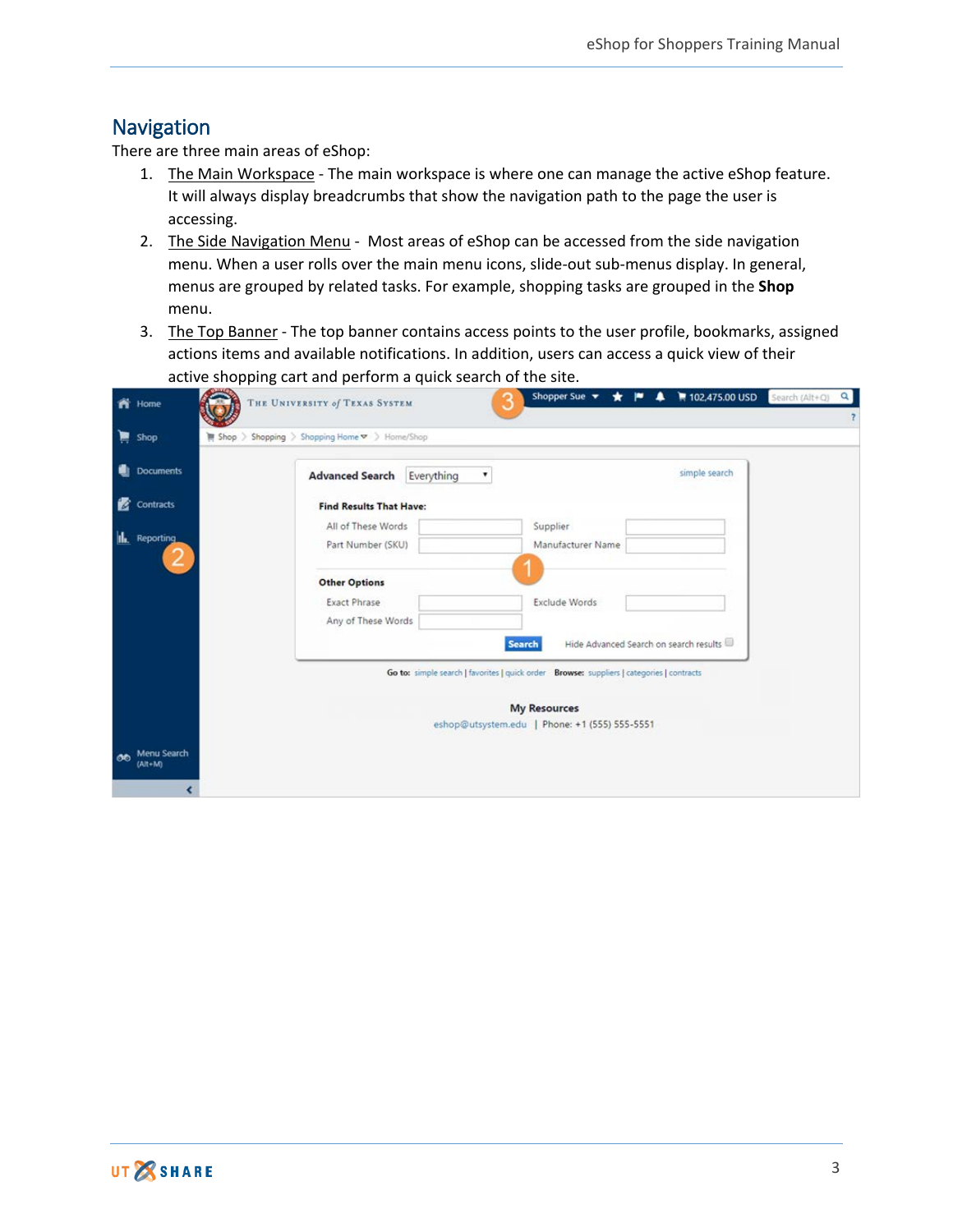## Ordering from a Punch-Out Catalog

Punch-out catalogs are external links to a supplier's website. Click on the Vendor Icon in the Punch-out Catalog section of the Shopping Dashboard. This will take you to the vendor's website for UT System.

| THE UNIVERSITY of TEXAS SYSTEM                                                    |                              |                 |                 |                     |   |                                |              |                                                       | Shopper $\blacktriangledown$ |                |   | $\star$ $\mathsf{P}^5$ $\mathsf{A}^{11}$ magausp | Search (Alt+Q) |                           | ۵ı |
|-----------------------------------------------------------------------------------|------------------------------|-----------------|-----------------|---------------------|---|--------------------------------|--------------|-------------------------------------------------------|------------------------------|----------------|---|--------------------------------------------------|----------------|---------------------------|----|
| Shopping > Shopping Home $\mathbf{v}$ > Shopping Dashboard<br><b>III</b> Shop     |                              |                 |                 |                     |   |                                |              |                                                       |                              |                |   |                                                  |                | <b>Ci Cancel PunchOut</b> |    |
| <b>Shopping Dashboard</b>                                                         |                              |                 |                 |                     |   |                                |              |                                                       |                              |                |   |                                                  |                |                           |    |
| Search From All Hosted Catalogs (Does Not Include PunchOut Catalogs)              |                              |                 |                 |                     |   |                                |              |                                                       |                              |                |   |                                                  |                | $O-2$                     |    |
|                                                                                   | Search                       | Everything      |                 | $\checkmark$        |   |                                |              | Product Keywords, Description, Supplier, Manufacturer |                              |                |   | $\alpha$                                         |                |                           |    |
|                                                                                   | <b>Shortcuts</b>             |                 |                 | Browse              |   |                                |              |                                                       |                              |                |   | <b>Advanced Search</b>                           |                |                           |    |
|                                                                                   | Favorites Quick Order by SKU |                 |                 |                     |   | Suppliers Categories Contracts |              |                                                       |                              |                |   |                                                  |                |                           |    |
|                                                                                   |                              |                 |                 |                     |   |                                |              |                                                       |                              |                |   |                                                  |                |                           |    |
| <b>Organization Message</b>                                                       |                              | $\sigma$ $\tau$ | Shop By Catalog |                     |   |                                |              |                                                       |                              |                |   |                                                  |                | C <sub>2</sub>            |    |
|                                                                                   |                              |                 |                 |                     |   |                                |              |                                                       |                              |                |   |                                                  |                |                           |    |
| Welcome to<br>eShop                                                               |                              |                 |                 | ▼ Punchout Catalogs | π |                                | 皿            |                                                       | 司                            |                | Ξ |                                                  | $\overline{a}$ |                           |    |
|                                                                                   |                              |                 |                 | <b>GRAINGER</b>     |   | CDW                            |              | shi                                                   |                              | <b>TODAY'S</b> |   | <b>ARCOVECHD</b>                                 |                |                           |    |
| An eProcurement system for the University<br>of Texas System                      |                              |                 |                 | (Burgoon)           |   |                                |              |                                                       |                              |                |   |                                                  |                |                           |    |
| Here you'll find the goods and services you                                       |                              |                 |                 |                     |   |                                |              |                                                       |                              |                |   |                                                  |                |                           |    |
| need. The greatly expanded eShop<br>eProcurement system provides a familiar       |                              |                 |                 |                     |   |                                |              |                                                       |                              |                |   |                                                  |                |                           |    |
| online shopping experience and negotiated<br>pricing from the University of Texas |                              |                 |                 |                     |   |                                |              |                                                       |                              |                |   |                                                  |                |                           |    |
| System's preferred suppliers.                                                     |                              |                 |                 |                     |   |                                |              |                                                       |                              |                |   |                                                  |                |                           |    |
| How to Use                                                                        |                              |                 |                 |                     |   |                                |              |                                                       |                              |                |   |                                                  |                |                           |    |
| 1. Click on the Punchout Catalog you<br>wish to shop.                             |                              |                 |                 |                     |   |                                |              |                                                       |                              |                |   |                                                  |                |                           |    |
| 2. Browse for the items you need. You<br>can search for items by keyword or       |                              |                 |                 |                     |   |                                |              |                                                       |                              |                |   |                                                  |                |                           |    |
| item number.<br>3. When you find the item you need.                               |                              |                 |                 |                     |   |                                |              |                                                       |                              |                |   |                                                  |                |                           |    |
| just add it in your shopping cart.                                                |                              |                 |                 |                     |   |                                |              |                                                       |                              |                |   |                                                  |                |                           |    |
| 4. If you have more shopping to do,<br>click "continue shopping" and you          |                              |                 |                 |                     |   |                                |              |                                                       |                              |                |   |                                                  |                |                           |    |
| will be returned to the catalog.<br>Repeat step 3.                                |                              |                 |                 |                     |   |                                |              |                                                       |                              |                |   |                                                  |                |                           |    |
| 5. After you have filled your cart, click                                         |                              |                 |                 |                     |   |                                |              |                                                       |                              |                |   |                                                  |                |                           |    |
| My Resources                                                                      |                              |                 |                 |                     |   |                                |              |                                                       |                              |                |   |                                                  |                |                           |    |
|                                                                                   |                              |                 |                 |                     |   |                                | My Resources |                                                       |                              |                |   |                                                  |                |                           |    |
|                                                                                   |                              |                 |                 |                     |   |                                |              | purchasing@utsystem.edu   Phone: +1 (512) 579-5143    |                              |                |   |                                                  |                |                           |    |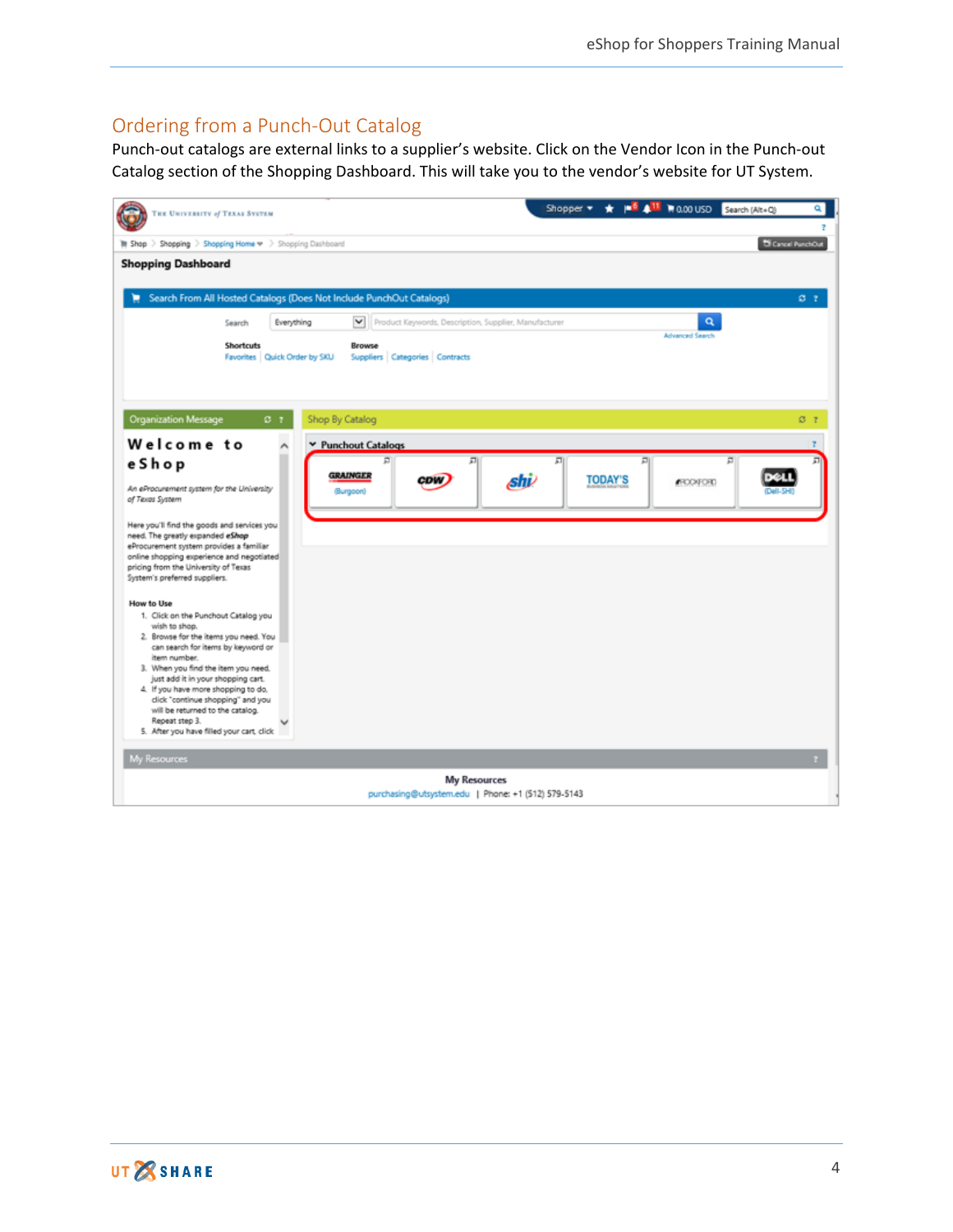## <span id="page-5-0"></span>Completing a Cart

Once you have completed shopping and are viewing your cart, you can name the cart for future reference/searches. You can also modify the cart, empty the cart or provide various other actions by using the dropdown. If you make changes, click **Save** button.

The only way you, as a Shopper, are able to order items in your cart is to *Assign Cart* to a Requester (do *not* use the *Proceed to Checkout* button). The Requester will transfer the cart into PeopleSoft for processing.

|             | Shop ) My Carts and Orders ) Open My Active Shopping Cart $w$ ) Cart - Draft Requisition                                                                                                    |                            |           |            |           |                                          |                   |                       |                      |               |                                                                   | Blogout            |
|-------------|---------------------------------------------------------------------------------------------------------------------------------------------------------------------------------------------|----------------------------|-----------|------------|-----------|------------------------------------------|-------------------|-----------------------|----------------------|---------------|-------------------------------------------------------------------|--------------------|
|             | Shopping Cart <b>britaining</b>                                                                                                                                                             |                            |           |            |           |                                          |                   | Proces                |                      | <b>Hitaut</b> | Continue Shopping<br>6 Rem(s) for a total of 59.88<br>$_{\rm cr}$ | <b>Assign Cart</b> |
| a           |                                                                                                                                                                                             |                            |           | Save       |           |                                          |                   |                       | Do not use           |               |                                                                   |                    |
| Cart Name   |                                                                                                                                                                                             | 2017-05-17 shopper@utsyste |           |            |           |                                          |                   |                       |                      |               |                                                                   |                    |
| Description | Sharpies for Office                                                                                                                                                                         |                            |           |            |           |                                          |                   |                       |                      |               |                                                                   |                    |
|             | <b>Supplier / Line Item Details</b>                                                                                                                                                         |                            |           |            |           |                                          |                   |                       |                      |               |                                                                   |                    |
|             | Hide line details                                                                                                                                                                           |                            |           |            |           | For selected line items Add to Favorites |                   |                       |                      |               |                                                                   | Gs<br>v            |
|             | Today's Business Solutions more info                                                                                                                                                        |                            |           |            | Contract  |                                          |                   |                       | Add to Favortee      |               |                                                                   |                    |
|             |                                                                                                                                                                                             |                            |           |            | PO Number |                                          |                   | Remove Selected Items |                      |               |                                                                   |                    |
|             |                                                                                                                                                                                             |                            |           |            |           |                                          |                   |                       | Remove Al Items      |               |                                                                   |                    |
| Line/sit 1  | The item(s) in this group was retrieved from the supplier's website. What does this mean?<br>Need to make changes? MODIFY ITEMS   VEW ITEMS   hem(s) was retrieved on: 5/17/2017 1:03:32 PM |                            |           |            |           |                                          |                   |                       | Move to Another Cart |               | Add to Draft Cart or Pending PR/PD                                |                    |
|             | <b>Product Description</b>                                                                                                                                                                  |                            |           | Catalog No |           | Size / Packaging                         | <b>Unit Price</b> |                       | Quantity             |               | Ext. Price                                                        | o                  |
| ٠           | Sharpie(R) Permanent Fine-Point Markers, Blue, Pack Of 12 +                                                                                                                                 |                            | more info | 451906     |           | DZ                                       |                   | 9.98                  | $\frac{1}{2}$        | DZ            | <b>59.88 USD</b>                                                  | o                  |
|             | Manufacturer Name                                                                                                                                                                           | Sanford LP.                |           |            |           |                                          |                   |                       |                      |               |                                                                   |                    |
|             | Manufacturer Part Number                                                                                                                                                                    | 30003                      |           |            |           |                                          |                   |                       |                      |               |                                                                   |                    |
|             | Supplier Part Auxiliary ID<br>more info                                                                                                                                                     | 451906                     |           |            |           |                                          |                   |                       |                      |               |                                                                   |                    |
|             |                                                                                                                                                                                             |                            |           |            |           |                                          | Supplier subtotal |                       |                      |               | 59.88USD                                                          |                    |
|             | Shipping, Handling, and Tax charges are calculated and charged by each supplier. The values shown here are for estimation purposes, budget checking,<br>and workflow approvals.             |                            |           |            |           |                                          | Subtotal<br>Total |                       |                      |               | 59.88<br><b>59.88 USD</b>                                         |                    |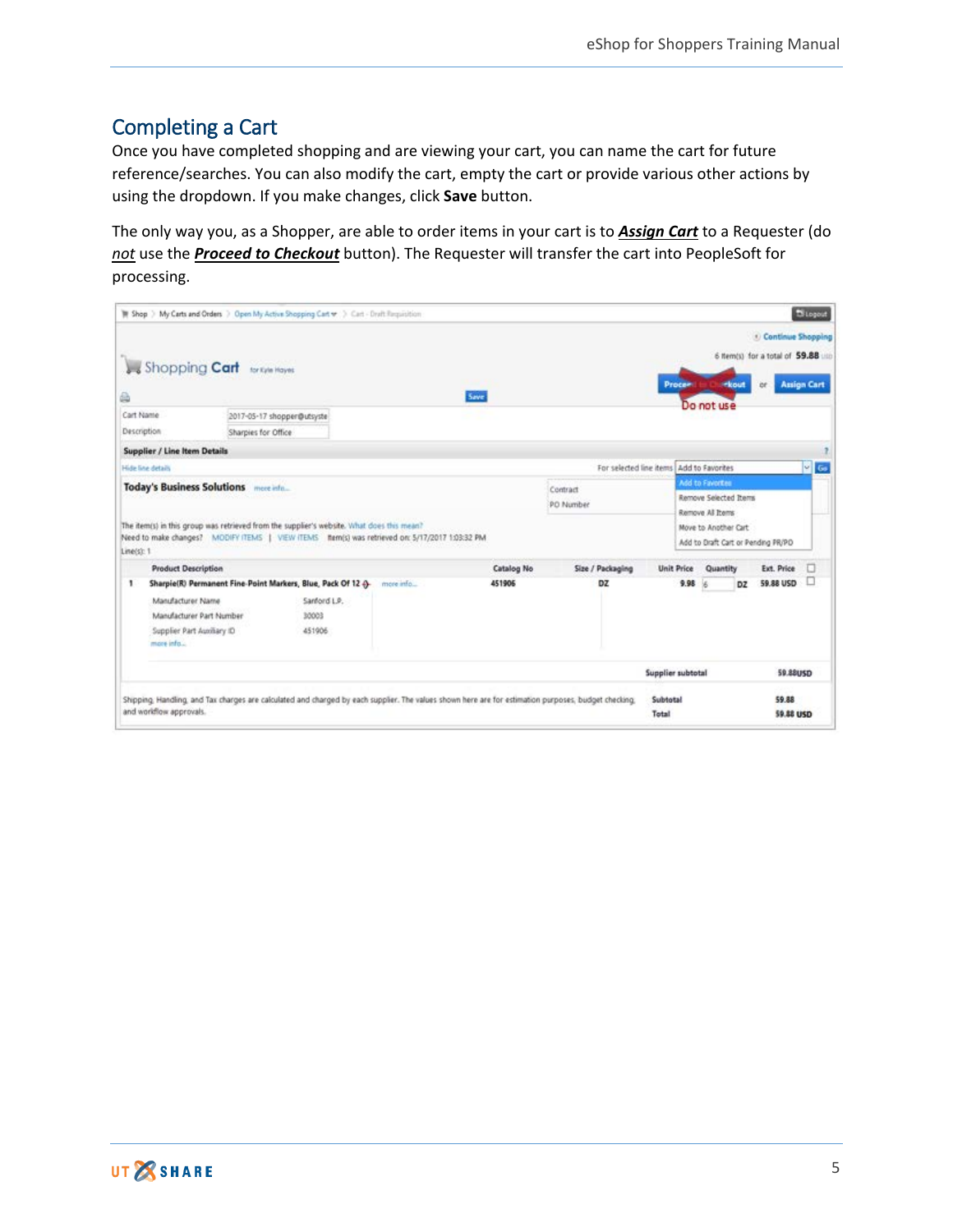#### <span id="page-6-0"></span>Assigning a Cart

Once you have selected your items and are in the active a cart:

- 1. Click on the **Assign Cart** button.
- 2. Select the requester whom you would like to assign the cart by either:
	- a. clicking the **Select from Profile Values** radio button and selecting the appropriate name from the **Select from profile values** dropdown

| <b>Assign Cart</b>                                    |               |       |
|-------------------------------------------------------|---------------|-------|
| ◎ Select from profile values ● Search for an assignee |               |       |
| Select from profile values                            |               |       |
| Note To Assignee:                                     |               |       |
|                                                       |               |       |
|                                                       | <b>Assign</b> | Close |

b. clicking the **Search for an assignee** radio button and click **search for an assignee**.

| <b>Assign Cart</b>                                         |                        |  |
|------------------------------------------------------------|------------------------|--|
| Select from profile values                                 | Search for an assignee |  |
| Selected Assignee:<br>Assign Cart To:<br>Note To Assignee: | Search for an assignee |  |
|                                                            | <b>Assign</b><br>Close |  |

This pop will display, to add criteria (such as last name) and click the **search** button.

| User Search          |                          |
|----------------------|--------------------------|
| <b>Last Name</b>     | requester                |
| <b>First Name</b>    |                          |
| User Name            |                          |
| <b>Business Unit</b> | UT System Administration |
| Results Per Page     | 10                       |
| Search               |                          |

Click the **select** link for the appropriate name, to return to the original screen.

| New Search        |                       |                             |               |
|-------------------|-----------------------|-----------------------------|---------------|
| Name $\triangle$  | User Name $\triangle$ | Email $\triangle$           | <b>Action</b> |
| requester, jane   | 6001013945@sad01      | scross@utsystem.edu         | [select]      |
| Requester, Rachel | requester             | fdgsgdemo+utsys1sg@mail.com | [select]      |

3. Click the **Assign** button.

You will get a confirmation that the cart was assigned successfully. Once assigned, the assignee receives an email notification.

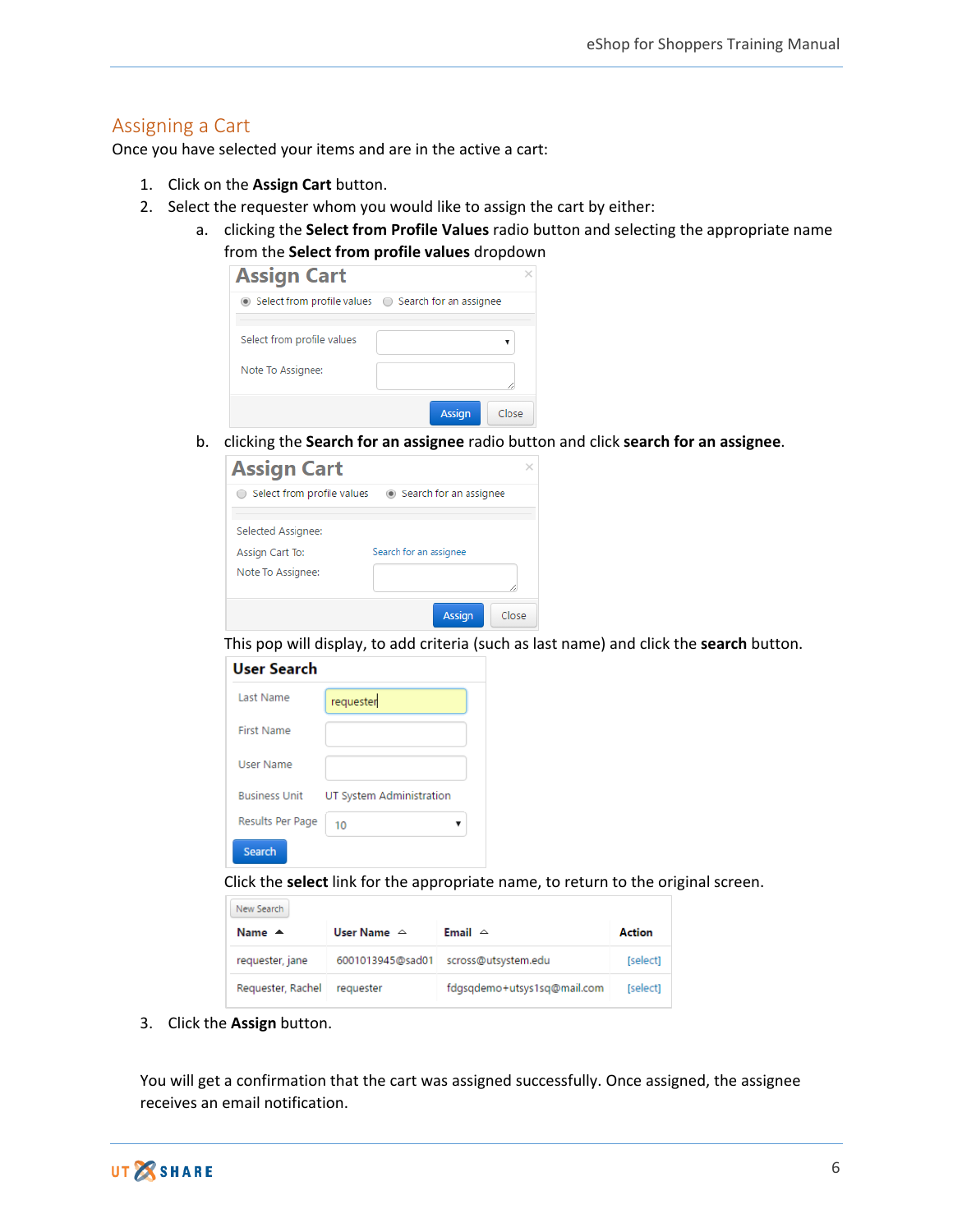## <span id="page-7-0"></span>Editing a Cart

#### <span id="page-7-1"></span>Punch-out

Punch out items cannot be edited in the cart. It is required you punch out to that catalog again.

You do this by clicking the **modify items** link in the cart. This will take you back to your cart in the Punchout site.

| Cart Name                                   |                                                                            | 2017-05-17 shopper@utsyste                                                                |                                                                                                |  |  |  |
|---------------------------------------------|----------------------------------------------------------------------------|-------------------------------------------------------------------------------------------|------------------------------------------------------------------------------------------------|--|--|--|
| Description                                 | <b>Sharpies for Office</b>                                                 |                                                                                           |                                                                                                |  |  |  |
| <b>Supplier / Line Item Details</b>         |                                                                            |                                                                                           |                                                                                                |  |  |  |
| Hide line details                           |                                                                            |                                                                                           |                                                                                                |  |  |  |
| <b>Today's Business Solutions</b> more info |                                                                            |                                                                                           |                                                                                                |  |  |  |
| Line(s): 1                                  |                                                                            | The item(s) in this group was retrieved from the supplier's website. What does this mean? | Need to make changes? MODIFY ITEMS   VIEW ITEMS Item(s) was retrieved on: 5/17/2017 1:03:32 PM |  |  |  |
| <b>Product Description</b>                  |                                                                            |                                                                                           |                                                                                                |  |  |  |
| 1                                           | Sharpie(R) Permanent Fine-Point Markers, Blue, Pack Of 12 ()-<br>more info |                                                                                           |                                                                                                |  |  |  |
|                                             | Manufacturer Name<br>Sanford L.P.                                          |                                                                                           |                                                                                                |  |  |  |
|                                             | Manufacturer Part Number<br>30003                                          |                                                                                           |                                                                                                |  |  |  |
| more info                                   | Supplier Part Auxiliary ID                                                 | 451906                                                                                    |                                                                                                |  |  |  |

#### <span id="page-7-2"></span>Carts that have been returned to PeopleSoft

**Once a cart becomes a PeopleSoft requisition, the eShop cart** *is no longer* **editable**. It is recommended a requester cancel the requisition and create a new cart in eShop, with any changes that may need to be made. If the cart was assigned, the requestor will need to notify the shopper that the cart number has changed.